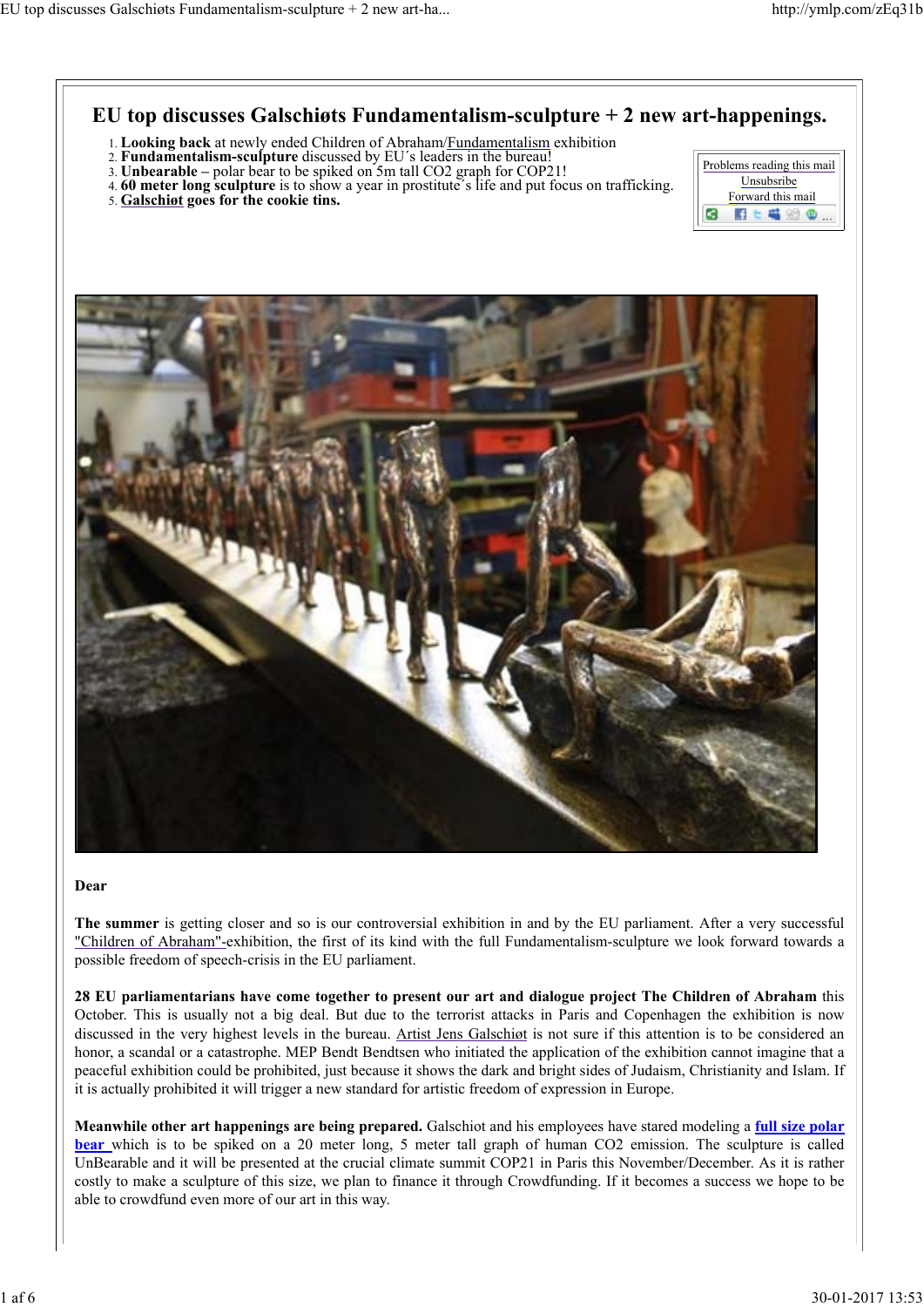**550 + 1 is another sculpture we are eager to present.** The 60 (!) meter long sculpture depicts a year in a prostitutes working life. We are working full time making the small copper-torso sculptures that are to represent the 550 men. The sculpture is presented at the political summit "Peoples Summit" in Bornholm, Denmark in June.

**At the Galschiots art-workshop in Odense** we are looking forward to making and presenting these sculptures which will probably make a lot of attention and create a lot of debate.

**Lots of greetings.**

**Chief of secretariat Lasse Markus and all the people of Gallery Galschiøt**

## **Looking back at the first full Children of Abraham art exhibition**

**The first art-exhibition with The Children of Abraham** project including the sculpture Fundamentalism has now ended. We take a look at how it all went down.

**For 92 days** i**t was exhibited at Art Centre Silkeborg Bad** with lots of positive reactions and reflections. We see this as a sign of the relevance of the exhibition and the project.

**13,499 guests visited the exhibition**. It is more than twice as many as the Art Centres average number of visitors. Opposite the trend, this exhibition attracted more and more visitors as the rumor about it spread. Thus the exhibition site had to hire additional personnel to man the restaurant and make tours.

**Over 50 school groups were** shown round the exhibition, while numerous other schools visited without a tour. On the whole, the exhibition and the project were used in a large number of schools as a starting point for nuanced and including discussions about religions.

**5 Pillars of Scripture-sculptures** were exhibited at various cultural and educational institutions. They ensured that the debate came out of the art institution and into schools and libraries.

**TV, Radio, Blogs and newspapers covered the exhibition.** See Media Overview (in Danish I´m afraid), while visitors wrote 1520 comments about the exhibition on scraps of paper – gathered here (in Danish too I'm afraid – after exhibiting at EU we will have some in other languages)!

## **The future of the art- and dialogue project and the Fundamentalism sculpture**

**The sculpture is now placed at Galschiots art-workshop in Odense**. We are preparing it for installation by the EU Parliament in October this year. For that we need 28 monitor screens which are brighter and protected against rain, wind and vandalism. We are also working a number of future exhibitions in Denmark and abroad.

**If you have just** the right place for exhibiting the Fundamentalism-sculpture. A place that is ready and willing to start a constructive dialogue about the monotheistic religions, you are more than welcome to contact them or give us a hint.





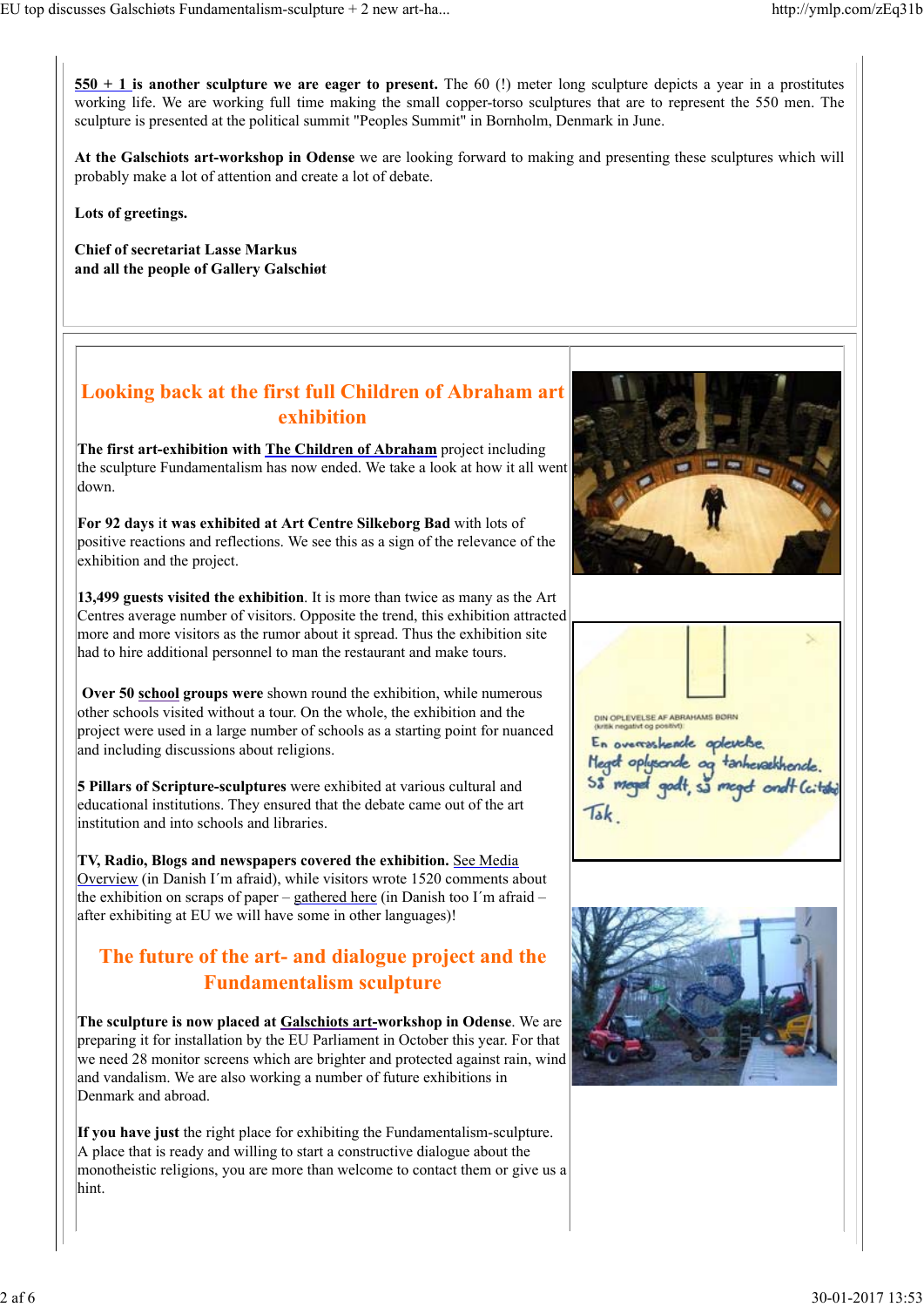# **Fundamentalism-sculpture at the EU**

**MEP Bendt Bendtsen from the EU parliament** has assembled a group of 28 parliamentarians with representatives from the various groups in the EU parliament. The 28 MPs have applied to exhibit The Children of Abraham art project by the EU parliament in Brussels. Inside the parliament 10 minor Pillar of Scriptures–sculptures are to be exhibited – each showing the brightest and darkest quotes from the Torah, the Bible and the Quran in 8 different languages. The big Fundamentalism sculpture is to be placed at the public Luxemburg square just in front of the parliament. The sculpture also shows the religious quotations.

#### **The art-exhibition is to take place week 42-43 in October** this year. We hope!

**Normally the parliamentarians** have the right to a certain number of exhibitions at the parliament, and usually it happens without discussions. But because of the tense situation due to the recent terrorist attacks and the sculptures´ focus the dark and bright sides of religions and our wish to start a dialogue about religious fundamentalism, the art exhibition is being discussed at the highest levels in the parliaments Bureau. Here they are debating whether to allow Galschiots exhibition or not.

**This is a bit ironic**, as the Children of Abraham-project is meant to start an including dialogue which build bridge between the religions and tries to prevent religious fundamentalism and extremism. If the EU Bureau denies the exhibition it will be serious blow to artistic freedom of expression in the EU which will start a lot of debate.

**MEP Bendt Bendtsen is a little baffled** by this. After all, it is a very peaceful work of art despite the subject. He believes that it is a matter of freedom of expression for parliamentarians and expects that the Bureau with Martin Schulz in charge agrees to the exhibition.

For further information contact Bendt Bendtsen's office in the EU Parliament:

MEP Bendt BENDTSEN -Rue Wiertz B-1047 Brussels, ASP 10E114 Tel: +32 2 28 47125 Email: bendt.bendtsen-office@europarl.europa.eu

# **Unbearable sculpture. Polar bear speared on 5 meter high climate graph**

**Water is rising, climate is changing and COP21 is getting nearer**. In November/December 2015 the world leaders meet in Paris for the crucial climate conference COP21. So far the world and its leaders have failed miserably in changing the CO2 emission that **is going to shape our futures in unimaginable and rather scary ways.**

**We plan to use art to bring attention to the future climate catastrophe.** The sculpture Unbearable depicts a large polar bear in copper which is placed at the end of a 20-meter graph, which shows the emission of CO2 from year 0 until today. The graph ends in a very sharp increase in 5 meters height and here the polar bear is hanging.

**The 20 meter graph shows a sudden increase in greenhouse gases** which starts around year 1850 making it quite clear that we humans are responsible for the increase in

**We plan to fund the sculpture via crowdfunding** as it is rather expensive in



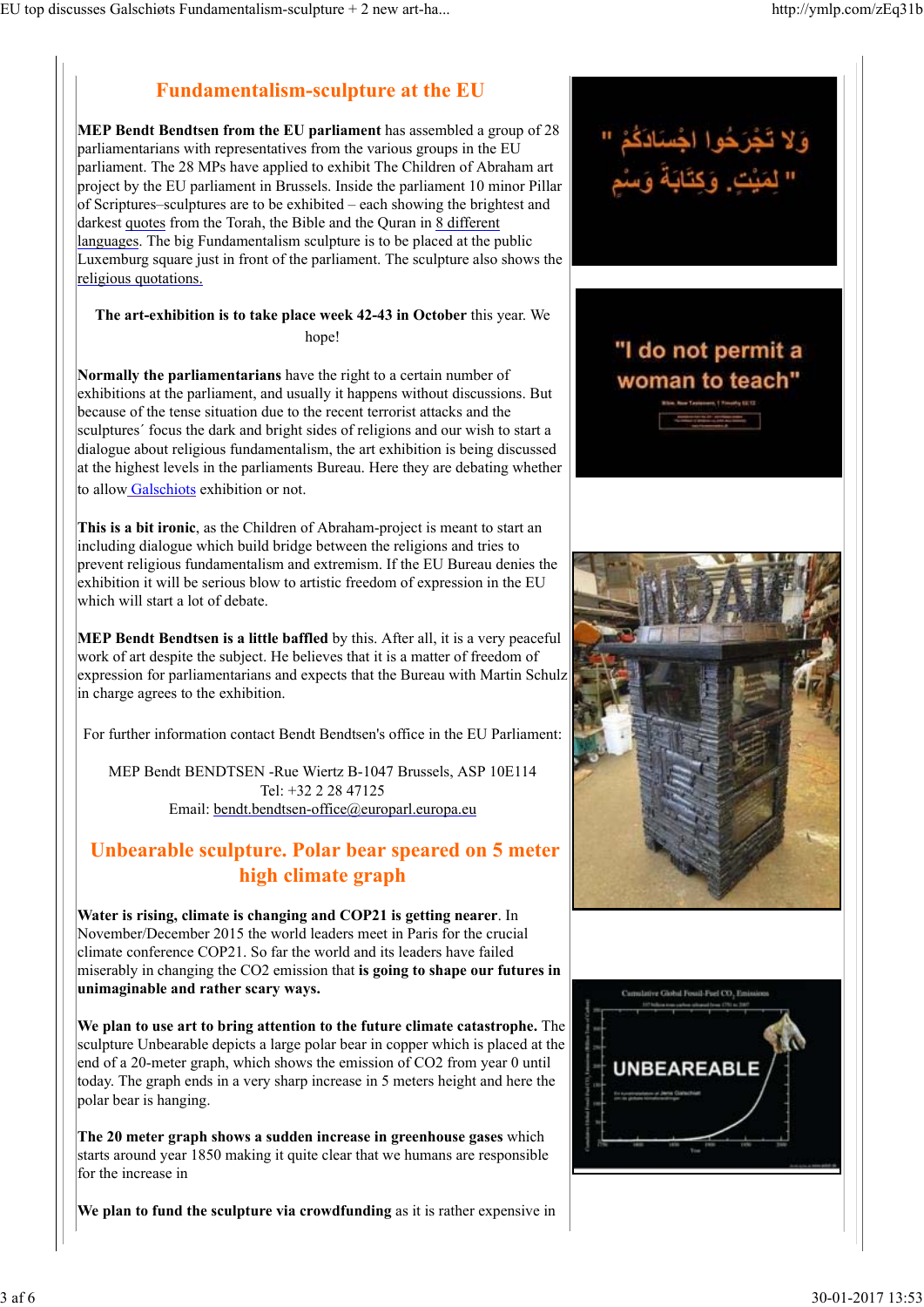material, work force and transport. In this way we will rally support for the project from individuals all over the world. In return, when supporting the project, one gets a miniature sculpture of the polar bear or a poster – all depending on amount donated. We are very excited to see how it goes.

#### **The sculpture is presented this November at COP21 in Paris**.

## **550 + 1 - a 60 meter long sculpture with focus on trafficking.**

**The 60-meter-long sculpture**  $550 + 1$  shows a long, long line of naked male copper torsos standing in one 60 meter line. At first glance the sculpture looks beautiful and aesthetic. But as one nears the end of the 550 naked male torsos one sees that the 551th torso is a nude woman with spread legs.

**The 550 male torsos represent** the number of men an average Nigerian prostitute is "servicing" in Copenhagen in one single year!

**Thus, the sculpture is an illustration of one year in a prostitute's life,** opening up for a debate about human trafficking and prostitution.

**The sculpture is presented** at the People's Summit in Bornholm, Denmark, June 11-14 and it will also be exhibited at the major international women's conference "Women Deliver" in Copenhagen in 2016.

## **Galschiøt occupies the biscuit tins.**

**Galschiot has finally received the ultimate recognition!** His sculptures can now be seen on biscuit tins along with some of Denmark most remarkable monuments. (Biscuits are one of the most "Danish" commodities – they are sor of connected to the fairytale-story of Denmark with castles, small houses and H.C.Andersen who wrote The Little Mermaid and other known fairytales.)

The cookie company has asked if they could use Galschiots statue of Hans Christian Andersen on their new cookie tin collection where the most important Danish memorials are included. And as we like the idea of being compared to the most important Danish monuments and we couldn't stand for the delicious cookies inside the tins, we chose to say yes. We have been eating them ever since.

Some of Galschiots fine art colleagues probably see it as a sign that Galschiøt has become too popular and banal. Galschiot himself thinks that it is an expression of great popular impact (and that it is quite funny). He is, though, sad that his mother is dead, as she would have been so proud, showing the biscuit tin at her nursing home!

The cookies can only be bought in Denmark and USA. If you want a box you will have to call Kelsens Cookies

#### \*\*\*\*\*\*\*\*\*\*\*\*\*\*\* **About the Artist Jens Galschiøt**

**By Bruun Rasmussen, Scandinavia's largest auction of fine Arts.**

*"Internationally, Galschiot could be characterized as one of the most significant Danish artists of late modernity (after 1980). His artistic production covers a wide field of expression; from jewellery and small dainty figures to gigantic, politically emphatic sculptures.*

*He is among the best-known Danish artists abroad. His reputation extends from Hong Kong, and Mexico to Germany, Spain, and the U.S.A. Apart from clothing sculptures Jens Galschiot creates*



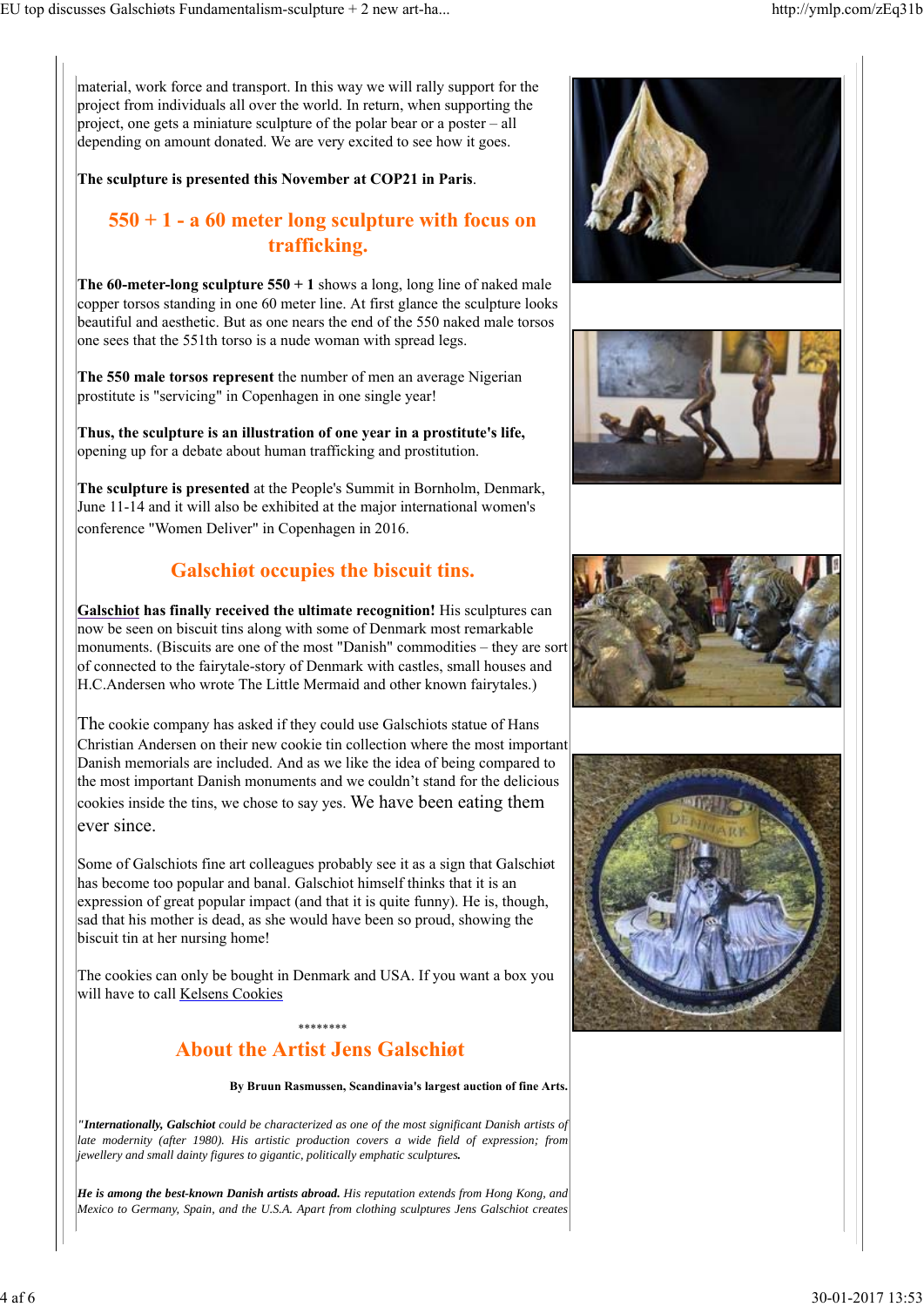*international happenings to highlight the present imbalance of the world"*.

## **Links to Fundamentalism & The Children of Abraham**

\*\*\*\*

**See introduction-mail** about the art- and dialogue project The Children of Abraham

**Introduction movie** about the sculpture and project. 16 minutes

**Photos from putting up the** sculpture at Art Centre Silkeborg Bad.

**Concept about the sculpture project in different languages**: Danish, English, French, Spanish, Dutch, Polish, Italian and Arabic.

**Website:** The Children of Abraham

**Wikipedia:** The Fundamentalism sculpture

**Contact to The Children of Abraham.** Chief of communication Lasse Markus 6618 4058/mobil 6170 3083

# **General information about Galschigt**

**About Jens Galschiøt See Wikipedia: Portrait of Jens Galschiøt (engelsk) CV (PDF)** 

**Galschiots Homepage: Galleri Galschiøt**

**Contact to Jens Galschiøt:**

**E-mail: aidoh@aidoh.dk, Internet: www.aidoh.dk, tel. +45 6618 4058, mobil +45 4044 7058 Banevænget 22, DK-5270 Odense Denmark**



¨







**This mail has been sent from the sculptor Jens Galschiøt's workshop. Contact to the workshop:** Galleri Galschiøt Banevænget 22 5270 Odense N

Denmark

Tlf : (+45) 6618 4058